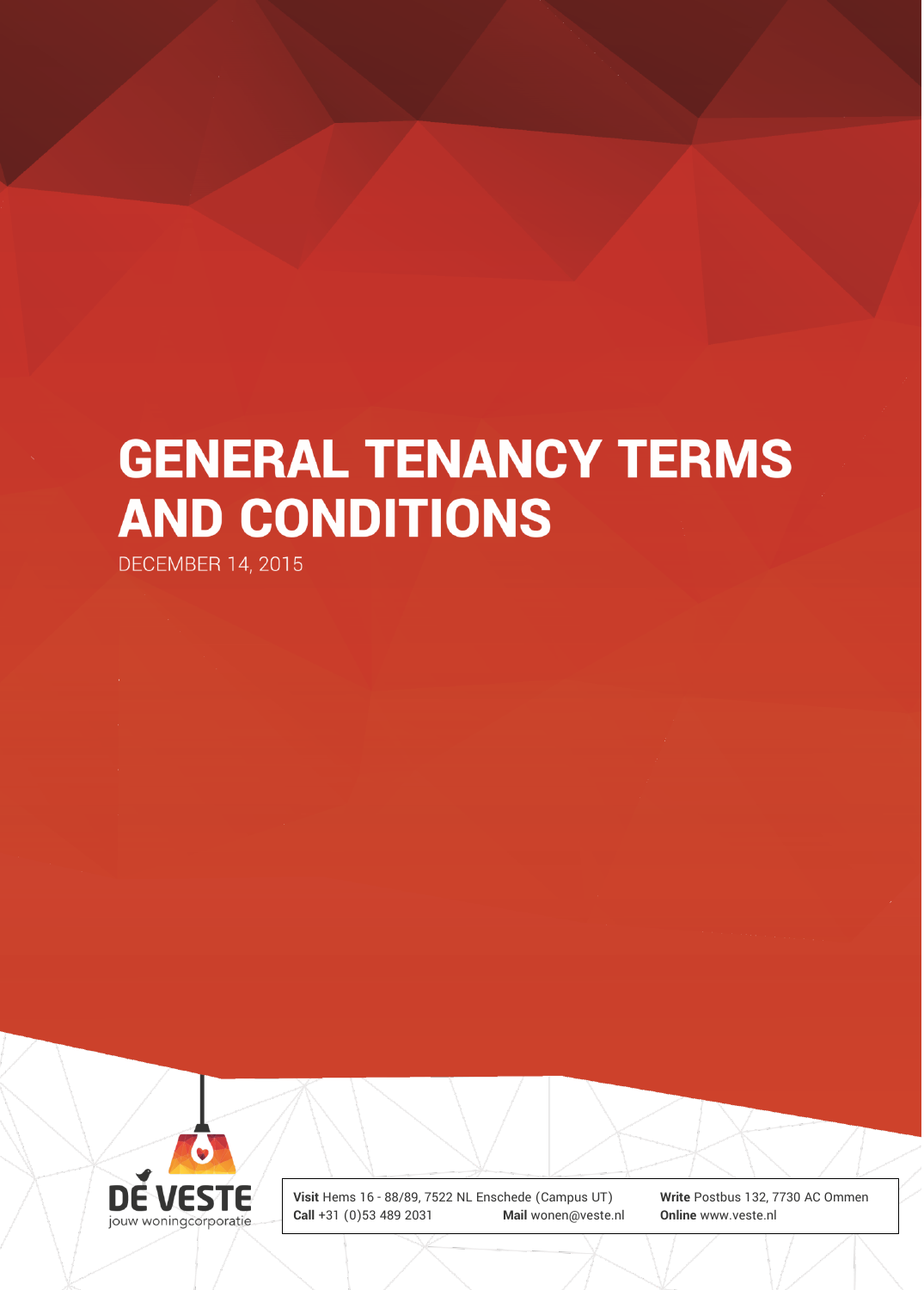# **GENERAL TENANCY TERMS AND CONDITIONS VESTE\* STUDENT ACCOMMODATION, DECEMBER 14, 2015.**

### *\* De Veste is a brandname of Housing Cooperation Vechtdal Wonen.*

## **ARTICLE 1 | GENERAL**

#### APPLICABILITY

1. These General Tenancy Terms and Conditions form part of the tenancy agreement in which they have been declared applicable.

#### DEFINITION OF STUDENT

- 2. The landlord rents out students' residences solely to students. Student is taken to mean:
- students at a university or higher education institution;
- foreign students at a university or higher education institution;
- persons affiliated to a university or higher education institution, such as starters at an academic level.

The landlord concludes tenancy agreements for students' residences for a fixed term only, i.e. the period during which a tenant is a student and meets the definition of student in the previous paragraph.

#### COMPULSORY SUBMISSION OF PROOF OF REGISTRATION AS A STUDENT

3. The landlord is entitled to ask the tenant for proof of still meeting the definition of student set out in paragraph 2 of this article on an annual basis. The tenant is obliged to disclose his status within one month.

#### SPECIAL PROVISIONS

4. In the event that the provisions of the tenancy agreement deviate from the general tenancy terms and conditions, the provisions in the tenancy agreement prevail. Special provisions contained in the tenancy agreement prevail over the general tenancy terms and conditions.

#### CHANGES TO GENERAL PROVISIONS

- 5. The landlord is authorised to change these general provisions with due observance of the requirements of reasonableness and fairness. The landlord shall notify the tenant of any changes in writing. The tenant is bound by all future changes that have been effectuated by the landlord in accordance with the requirements of reasonableness and fairness.
- 6. In the event that the accommodation forms part of a complex, both the landlord and the tenant shall have to take the interests of other tenants living in the complex into account at all times.

#### MORE THAN ONE TENANT

In the event that the accommodation can accommodate more than one person, and the accommodation has been rented out to more than one person as evidenced by the agreement, paragraphs 1.7, 1.8, 1.9 and 1.10 also apply.

- 7. The tenants referred to in the preamble of the agreement each have an independent and full right to rent, which they exercise simultaneously with due regard for each other's rights.
- 8. The rent and corresponding costs are payable once for the aforementioned joint tenancy rights. In the event that the agreement terminates for one or a number of tenants, the full rent and corresponding costs remain payable by the other tenant(s).
- 9. Each of the tenants is severally liable for the full rent and for all other obligations arising from this agreement and the law for him and the other tenant(s).
- 10. So as to terminate the agreement for both (all) tenants, notice of termination must be given to or by both of them. In the event that one or a number of tenants give notice of termination, the agreement shall remain in full force for the other tenant(s).

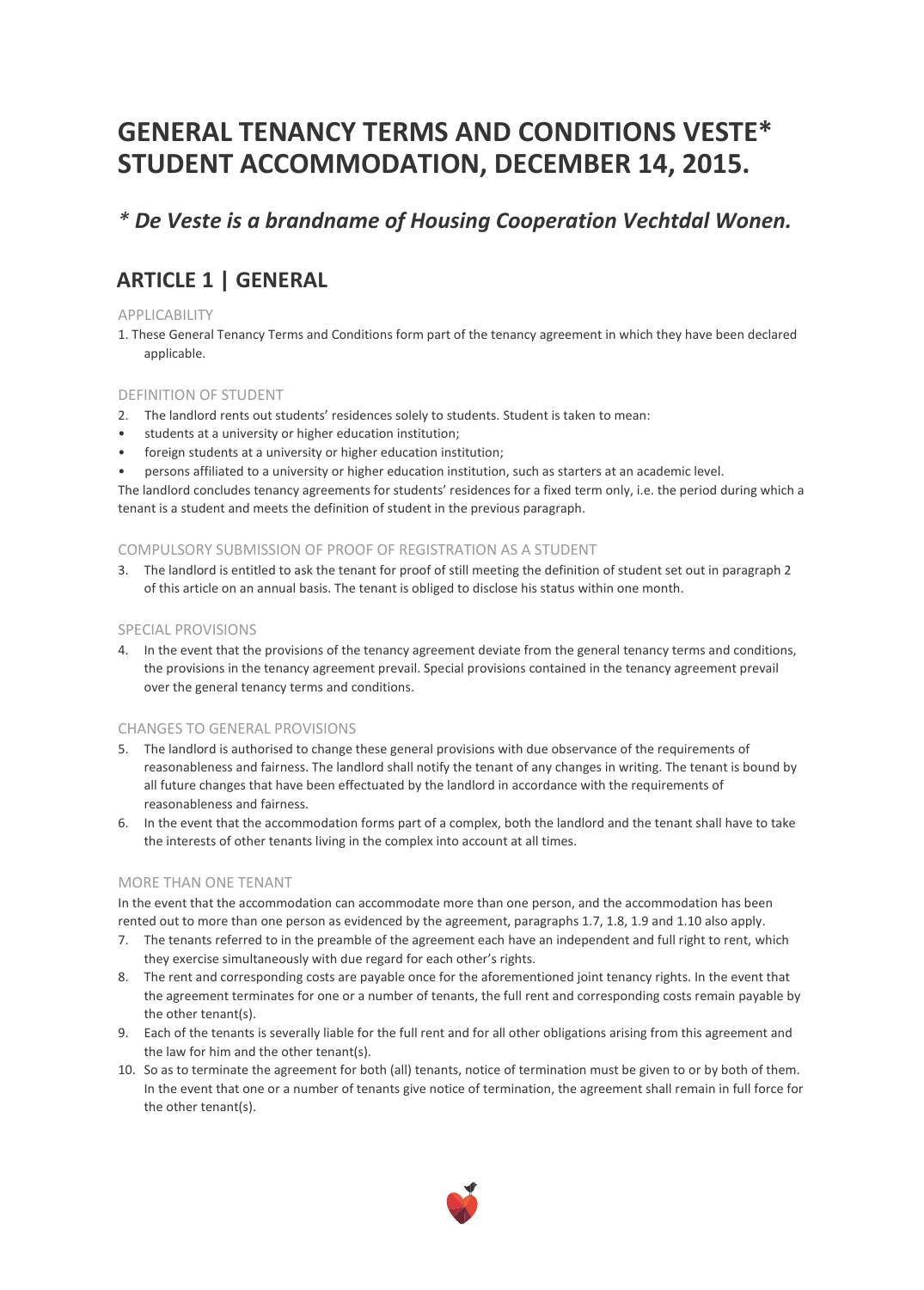# **ARTICLE 2 | AVAILABILITY AND ACCEPTANCE OF THE ACCOMMODATION**

#### AVAILABILITY

- 1. 1. On an appropriately agreed date, the landlord shall make the accommodation available to the tenant in a good state of repair and without visible defects.
- 2. 2. Prior to or upon commencement of the tenancy agreement, the tenant and landlord shall together inspect the accommodation and lay down the following on an inspection list:
- the state of repair of the accommodation;
- the term within which any defects, damage or other shortcomings identified shall be remedied by the landlord.
- 3. Both the tenant and the landlord receive a copy of the inspection list which has been signed by both parties.
- 4. After any repairs have been carried out, this is recorded in writing, signed by both the tenant and the landlord and attached to the inspection list.

#### ACCEPTANCE

5. The tenant declares to accept the accommodation in accordance with the inspection list referred to in paragraph 2 of article 2.

### **ARTICLE 3 | RENT AND CORRESPONDING COSTS**

#### RENT REVIEW

- 1. The rent can be reviewed by virtue of article 7:246 et seq. of the Netherlands Civil Code, if applicable.
- 2. If and insofar as article 7:246 et seq. of the Netherlands Civil Code does not apply to the rent review, the landlord shall increase the rent each year with the percentage (index) agreed upon in the tenancy agreement. In the event that the aforementioned leads to an increase of the rent within three months of the agreement being concluded, the tenant is entitled to terminate the tenancy agreement.

# **ARTICLE 4 | THE PROVISION OF OBJECTS AND SERVICES BY THE LANDLORD**

#### SERVICE CHARGES

1. The tenant's payment obligation comprises the rent (payment for use of the accommodation) and an advance payment for the objects and services provided by the landlord for occupancy of the accommodation (service charges).

#### ANNUAL REVIEW

- 2. The landlord can increase the advance payments owed for additional supplies and services as at the start of the month following the month during which the tenant has received the most recent breakdown referred to in paragraph 4.
- 3. If and insofar as article 7:258 of the Netherlands Civil Code no longer applies to the tenancy agreement and the above leads to an increase of the advance payments owed with regard to the additional supplies and services within three months of the tenancy agreement being concluded, the tenant is entitled to terminate the tenancy agreement.

#### SERVICE CHARGES BREAKDOWN

4. Each year, the landlord provides the tenant with an itemised breakdown of all charges made for the additional supplies and services, stating the calculation method. Differences between actual costs incurred and the amounts paid by the tenant by way of advance shall then be settled.

ADJUSTMENT OF ADVANCE PAYMENT.

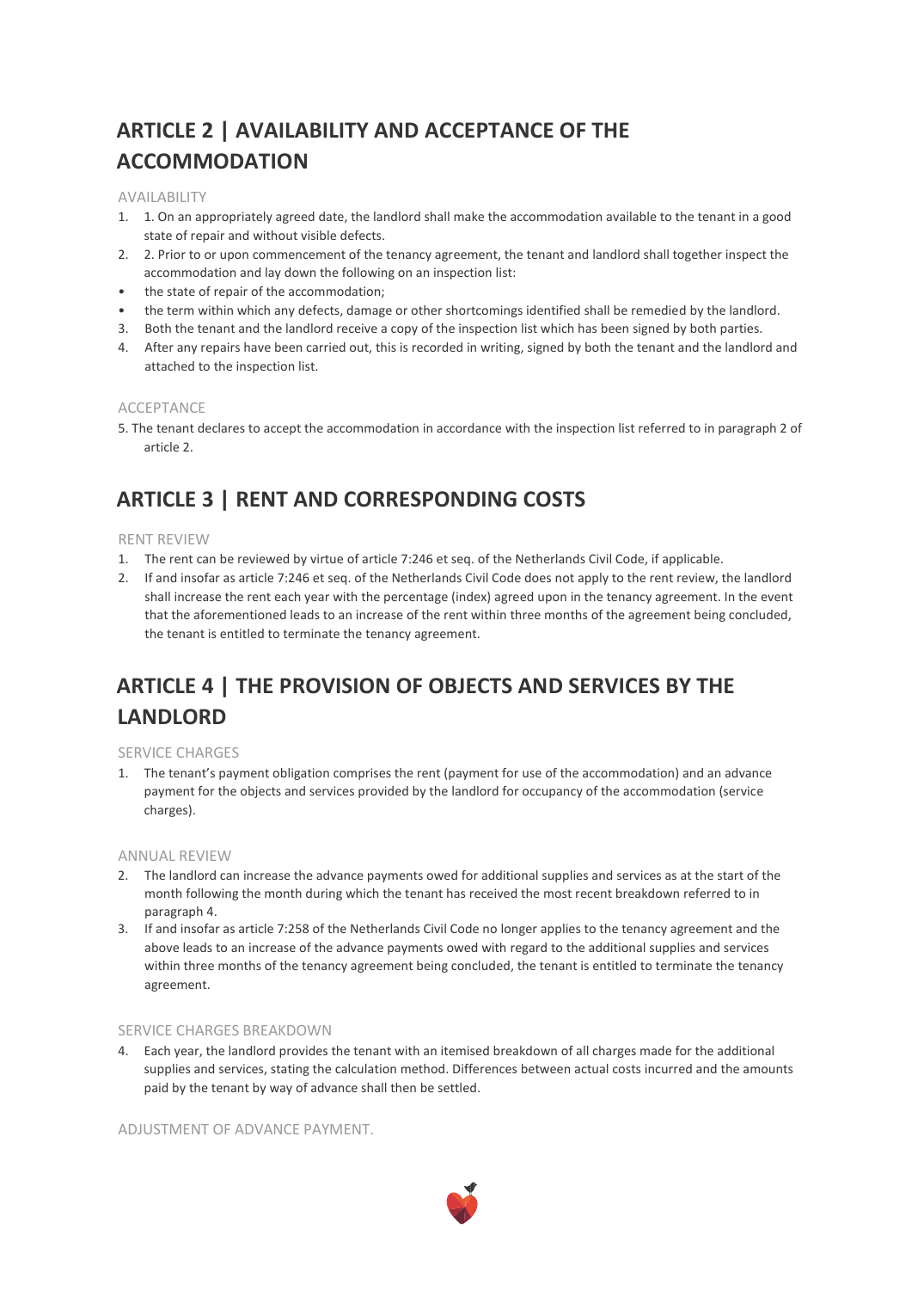- 5. In the event that the landlord wishes to change one or more of the supplies and/or services that form part of the package agreed upon, or if he wishes to add one or more supplies and/or services to the package agreed upon, or if he wishes to change the calculation method of the payment for one or more supplies and/or services, the tenant shall agree to this in advance, provided that:
- The interest of the landlord upon the change or addition is such that the tenant cannot in all reasonableness withhold his permission, taking into account the interests of both parties, and
- the landlord promptly notifies the tenant and (if applicable) the tenants' representative body of the change or addition, and has consulted the tenant and the tenants' representative body, and
- the change of and/or addition to the package, or the change of the calculation method of one or more payments does not radically deviate from that which has been agreed upon.

#### PERMISSION FROM THE TENANT

6. The tenant shall in any case in all reasonableness not be able to withhold his permission for the change or addition, if:

- a considerable majority of the tenants in the complex or part of the complex have agreed to the proposed changeor addition, and
- the proposed change or addition can only be realised per complex or relevant part thereof.

#### REVIEW OF ADVANCE PAYMENT

- 7. In the event that the tenant wishes to change one or more of the supplies and/or services that form part of the package agreed upon, or if he wishes to change and/or add one or more supplies and/or services to the package agreed upon, the landlord shall agree to this in advance, provided that:
- the interest of the tenant upon the review or addition is such that the landlord cannot in all reasonableness withhold his permission, taking into account the interests of both parties, and
- the proposed change or addition can only be realised per complex or part thereof, and
- a considerable majority of the tenants in the complex or part of the complex or relevant part thereof have agreed to the proposed change or addition.
- 8. In the cases referred to in paragraphs 5 and 7 of this article, the tenant also agrees to any resulting increase in costs and the monthly advance payment thereof, insofar as that increase is reasonable and in accordance with the applicable rules. The increase shall take effect on the first day of the month following the month during which the change or addition took effect. In the event that the aforementioned leads to an increase of the advance payments owed within three months of the agreement being concluded, the tenant is entitled to terminate the tenancy agreement.

#### COMMUNAL FACILITIES

9. Insofar as the costs of additional supplies and services relate to communal facilities for, or are allocated to one or more complexes and/or parts thereof and/or the residential building which the accommodation forms part of, they are apportioned to all tenants of the relevant complexes and/or parts thereof and/or residential buildings in accordance with the requirements of reasonableness.

### **ARTICLE 5 | OBLIGATIONS OF THE LANDLORD**

#### QUIET ENJOYMENT UNDER THE TENANCY AGREEMENT

1. During the rental period, the landlord shall not disrupt the tenant's quiet enjoyment of the accommodation under the tenancy agreement. The landlord is not liable for third parties actually disrupting the quiet enjoyment under the tenancy agreement.

#### REPAIRS AND MAINTENANCE

- 2. The landlord shall keep the accommodation in a good state of repair and carry out any necessary repairs and maintenance insofar as they are not the responsibility of the tenant by virtue of the General Tenancy Terms and Conditions.
- 3. At the request of the tenant, the landlord is obliged to repair faults, unless this is impossible or requires expenseswhich the landlord cannot in all reasonableness be expected to pay. The landlord does not have to repair any faults that are at the expense of the tenant by virtue of the law and article 8.

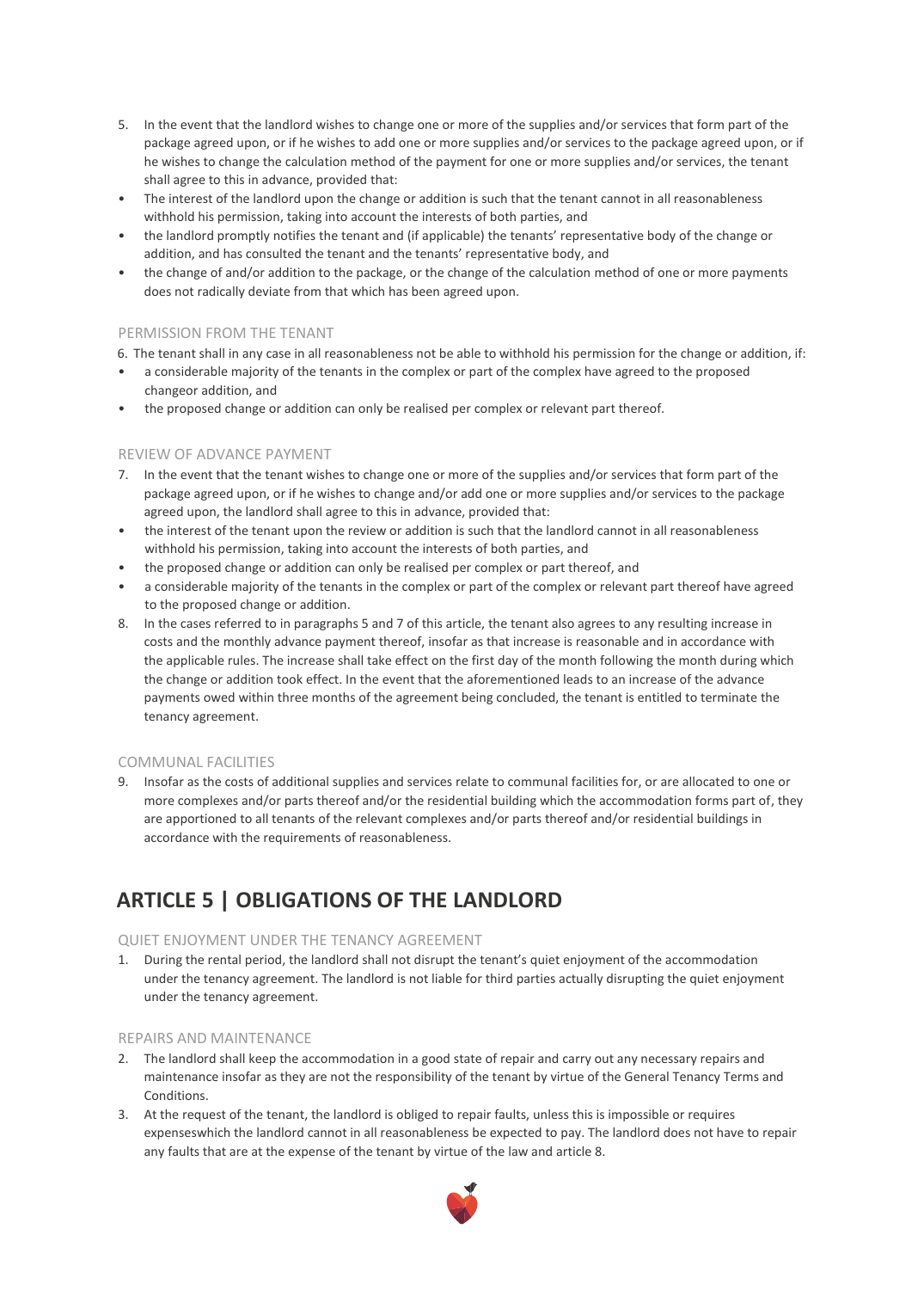#### DAMAGE

4. The landlord is not liable for damage to the accommodation as a result of a fault that has arisen after conclusion of the tenancy agreement and which cannot be attributed to him. Neither is the landlord liable for damage as a result of any changes or additions made to the accommodation by the tenant, or as a result of faults in the changes or additions made by the tenant

#### MAJOR REPAIRS PLAN

5. In the event that the landlord, for compliance with his obligations by virtue of this article, is going to carry out repairs and maintenance on the accommodation within the framework of a large-scale major repairs plan on a complex level, the landlord shall promptly notify the tenant thereof, and he shall consult with the tenant and tenant's organisation.

### **ARTICLE 6 | PAYMENT OBLIGATION**

#### DIRECT DEBIT MANDATE

- 1. The tenant shall pay the payable rent and additional charges on or around the first of each month by direct debit. Settlement exclusion
- 2. During his payment obligation, the tenant shall not invoke settlement, unless the court has authorised him to do so.

### **ARTICLE 7 | OBLIGATIONS OF THE TENANT**

#### DESIGNATED USE OF THE ACCOMMODATION

1. The accommodation is exclusively and solely intended as residential accommodation for students. The tenant shall use the accommodation as a good tenant in accordance with that designated use, and shall not change the designated use. The tenant is obliged to actually occupy the accommodation himself and treat it as his main residence. The tenant shall at all times observe the instructions (from the landlord and other competent authorities) with regard to the systems and facilities in the accommodation.

#### NUISANCE

2. The tenant shall not cause a hindrance or nuisance to neighbours. The tenant is obliged to ensure that his visitors shall not cause a hindrance or nuisance to neighbours either.

#### SUBLETTING PROHIBITED

3. The tenant is not permitted to sublet the accommodation, to make it available to third parties or to re-let it. Subject to the prior written consent of the landlord, the tenant is entitled to temporarily or partly sublet the accommodation or to make it available to third parties. A request for consent must be submitted in writing, stating the name of the subtenant, the subletting price and the commencement and expiry dates of the sub tenancy agreement. In the event that the tenant has temporarily or partly sublet the accommodation or made it available to third parties without the landlord's consent, the onus of proof that the tenant has uninterruptedly treated the accommodation as his main resident rests with the tenant. In the event of unauthorised subletting, the tenant shall pay all income obtained through this subletting to the landlord.

#### COMPLEX

4. In the event that the accommodation forms part of a complex with areas and grounds with regard to which the tenant has no exclusive right of use, he shall ensure that these areas and grounds are not contaminated and he shall furthermore ensure that they are used in accordance with their designated use. The tenant is not permitted to store vehicles, prams, bicycles and other objects in areas other than the designated areas, or to hang bed linen, laundry etc.

on the outside of the building, other than beating or hanging it out within the balcony's perimeter.

5. In the event that the complex which the accommodation forms part of has a communal car park area, the tenant may only use that car park area to park passenger cars and/or motor cycles. The tenant is not permitted to use this

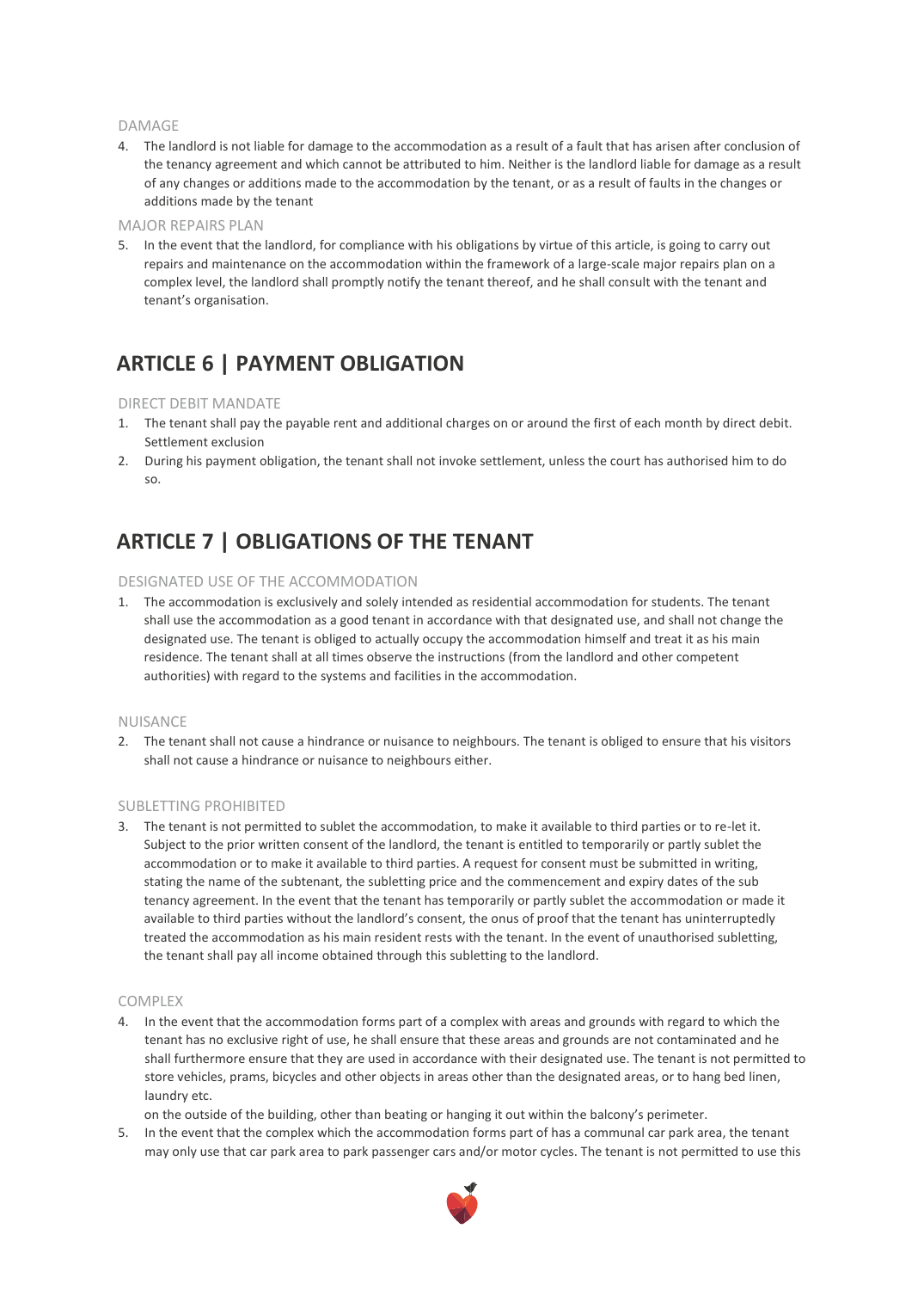car park area to store caravans, scrap cars and/or goods of whatever nature. The tenant shall not store cars, motor cycles, mopeds, bicycles and other goods outside the designated areas. With a view to correct compliance with the fire regulations, the landlord is - after having sent a written warning - at all times entitled to (instruct someone to) remove bicycles and other obstacles from the galleries, communal areas or other areas where these objects should not be stored by virtue of these general terms and conditions. The landlord does not accept any risk for the consequences thereof. The costs incurred for removing any objects shall be at the expense of the tenant.

#### CLEAN CONDITION

6. The tenant is obliged to keep the accommodation - including any communal areas - clean at all times.

#### ABSOLUTE BAN ON DRUGS

7. The tenant is not permitted to grow cannabis or any other plants in the accommodation, whatever the quantity, which are prohibited by virtue of the Opium Act, or to deal in drugs (such as soft drugs, hard drugs and amphetamines) in or near the accommodation or to let others deal in such drugs. The tenant is also not permitted to do anything in or near the accommodation that is punishable by virtue of the Opium Act. Upon discovery of such activities, the subdistrictcourt shall be asked to terminate the tenancy agreement.

#### FIRE REGULATIONS

8. On the landlords' demand, the tenant shall ensure compliance with fire regulations for both the accommodation and the corresponding general areas of the accommodation. The tenant shall be notified of this in writing. He is expectedto act within a reasonable term, in accordance with the regulations. When the required action is not taken, the landlord shall ensure that this action is taken, and the costs incurred shall be at the expense of the tenant.

#### GARDEN FURNITURE

9. The tenant may only place furniture on his balcony and/or courtyard if it has been made and is suitable for outdoor use. The tenant shall remove all other items shall on the landlords' demand, failing which the landlord shall remove them at the expense of the tenant.

#### PETS

10. The tenant is not permitted to keep pets in or near the accommodation which may cause a nuisance on account of their size, behaviour, qualities and/or numbers. The tenant shall not let pets loose on the galleries, in stairwells and/or other communal areas, courtyards and/or gardens. Following a first warning by the landlord, the tenant must ensure to put a stop to the nuisance.

#### NO TRADE OR BUSINESS

11. The tenant is not permitted to (let others) follow a trade or run a business in any part of the accommodation.

# **ARTICLE 8 | TENANT'S OBLIGATIONS TO MAINTAIN, REPAIR AND REPLACE**

#### MINOR REPAIRS

- 1. 1. The tenant is obliged to carry out minor repairs as referred to in article 7:217 of the Netherlands Civil Code. Minor repairs include:
- the repairs to be carried out by the tenant on a regular basis under normal use, and which can and may be carried out by an averagely handy tenant without incurring considerable costs, requiring no specialist knowledge and which can be carried out in areas which the tenant can reach by means general customary and common equipment and tools, even if the repairs are required on account of something that cannot be attributed to the tenant, such as normal wear and tear;
- all repairs earmarked as minor repairs by order in council (Minor Repairs (Tenant's Liability) Decree as referred to in article 7:420 of the Netherlands Civil Code).

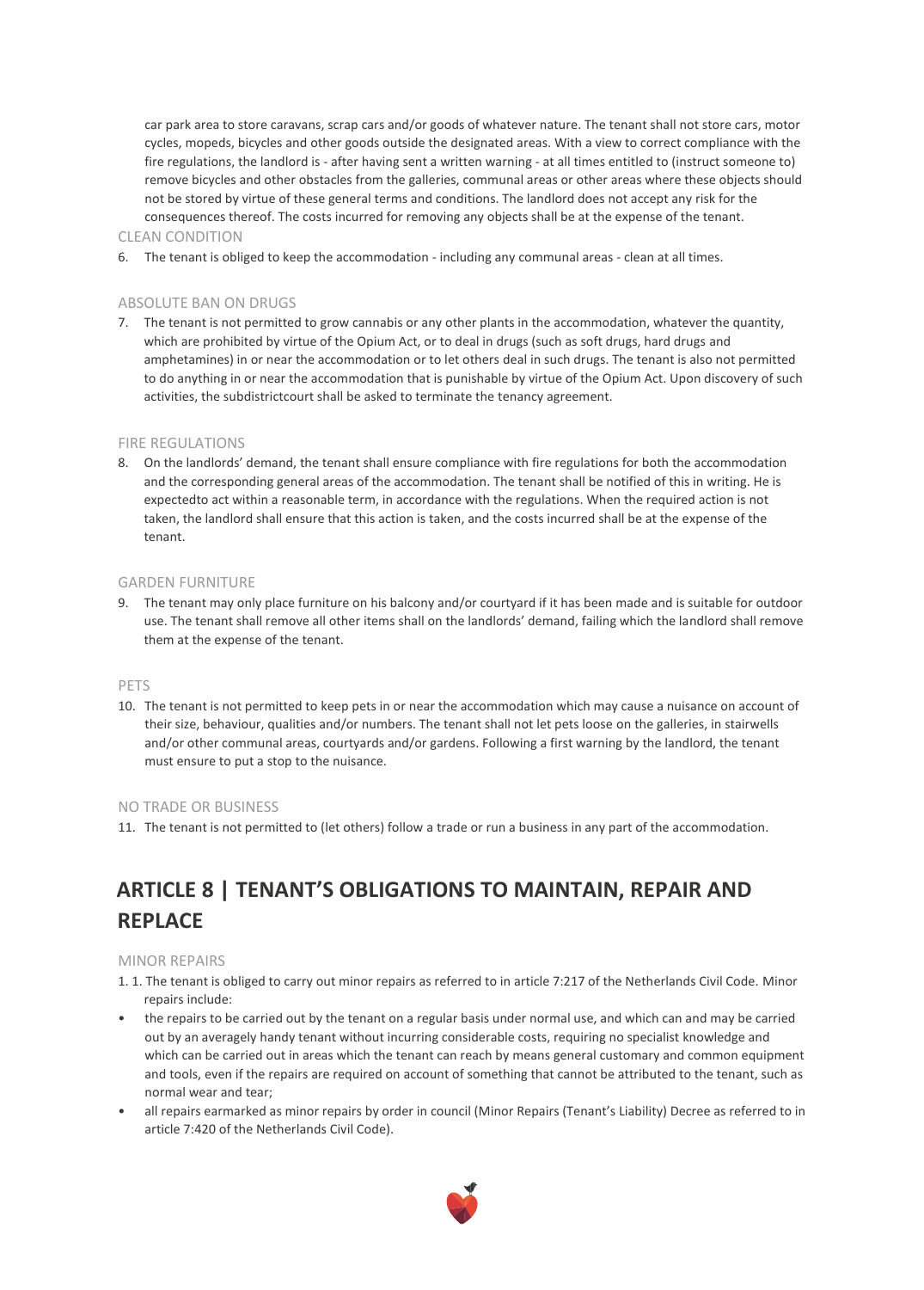#### MINOR REPAIRS INCLUDE, WITHOUT LIMITATION:

- whitewashing, distempering, papering and painting the interior;
- replacing broken or damaged window panes indoors/outdoors, and mirrors;
- the usual maintenance of and minor repairs to hinges and locks, switches, power points, doorbell, etc.;
- unblocking toilets, fitted washbasins, sinks, sewers, drains, rubbish chutes, etc.;
- sweeping the chimney;
- cleaning the communal areas;
- cleaning the gutters;
- laying out and maintaining the private garden;
- maintaining the communal parks and gardens;
- maintaining taps and preparing water pipes in the event of frost;
- controlling vermin, insofar the presence of vermin is not a result of the constructional condition of the residential accommodation;
- regularly removing litter;
- removing graffiti;
- all other maintenance and repair work that is the responsibility of the tenant according to local custom.
- 2. The tenant shall carry out the work mentioned in paragraph 1 professionally if and insofar it has not been agreed that they shall be carried out by the landlord against payment - and observe the relevant regulations and instructions from appropriately competent authorities.

#### REPAIRS TO SYSTEMS

3. Repairs to central heating systems, hot water systems and electrical systems, insofar as they form part of the tenancy agreement can only be carried out by or on behalf of the landlord.

#### COMMUNAL ARRANGEMENT

4. The landlord is entitled to make a communal arrangement for the work outlined in paragraph 1, e.g. in the form of group insurance or participation in a so-called fund. In that case, the tenant is obliged to make the relevant periodic contributions. The landlord shall include these contributions in the service charges. Insofar as a communal arrangement has been made, the work in question shall be carried out by or on behalf of the landlord. Appendix 1 gives an overview of the work for which an arrangement has been made in the form of group insurance or participation in the tenants' maintenance fund.

#### PREVENTING DAMAGE

- 5. The provisions above are without prejudice to all parties' obligation to take those measures that must be taken as a result of intent, a wrongful act, negligence or improper use by that party or persons whom he/she is responsible for.
- 6. The tenant is obliged to take the necessary measures to prevent damage to the accommodation, particularly in the event of fire, storm, floods and frost. The tenant is obliged to immediately notify the landlord of damage due to whatever event, imminent damage, as well as defects to the accommodation. If the tenant fails to do so, the resulting damage both to the accommodation and third-party property shall be at the expense of the tenant.

# **ARTICLE 9 | THE TENANT'S LIABILITY AND HIS DUTY TO PROVIDE INFORMATION**

#### TENANT'S LIABILITY

1. The tenant is liable for any damage to the accommodation, caused by his attributable failing to fulfil any obligation arising from the tenancy agreement.

#### DAMAGE CAUSED BY RESIDENTIAL COMMUNITIES

2. Like the other tenants, the tenant is severally liable for all damage to the area(s) for common use - which occurred during the rental period - caused by his attributable failing to fulfil any obligation arising from the tenancy agreement.

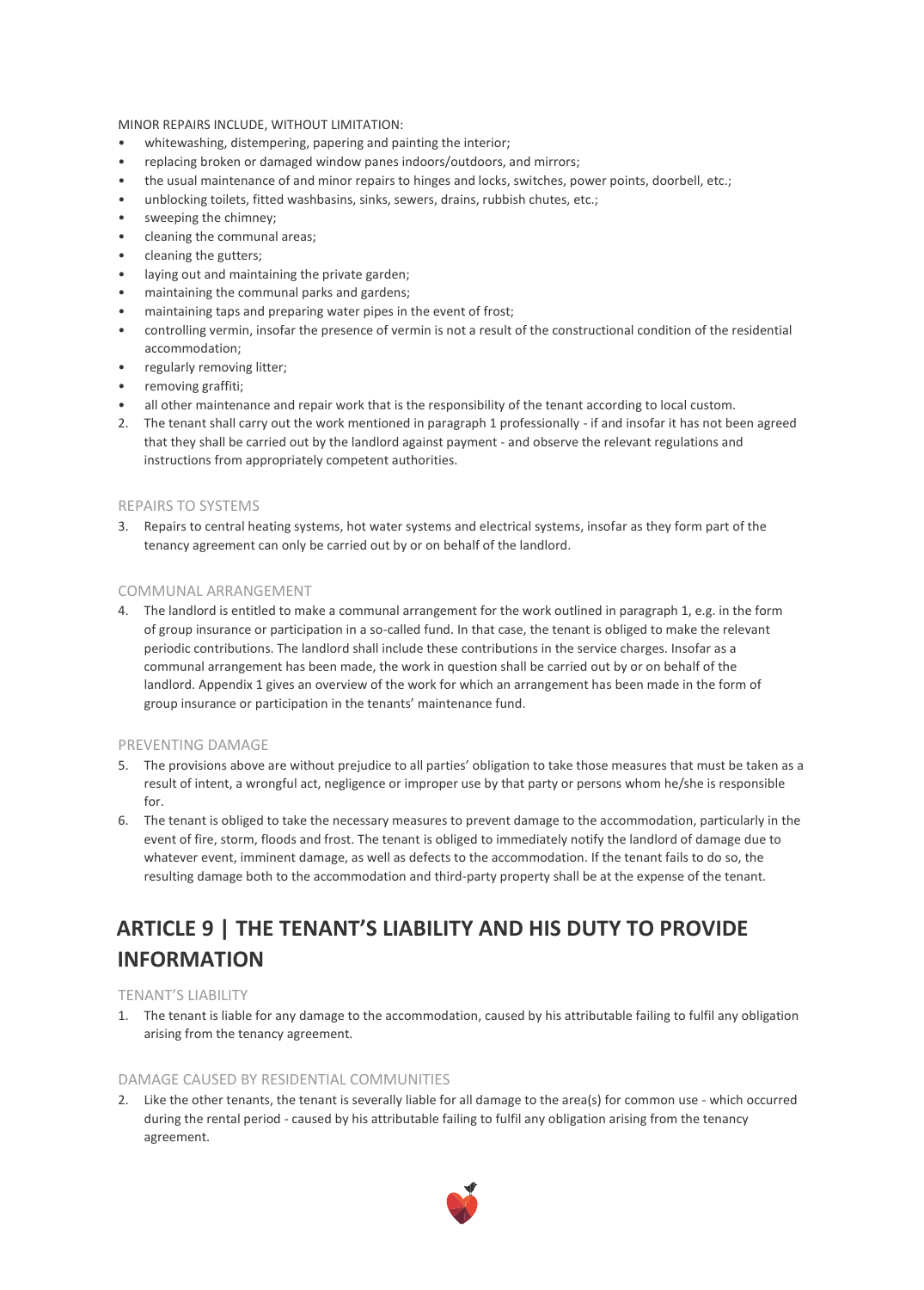However, if the person who caused the damage can be traced, the landlord must recover the costs from that person. The tenant indemnifies the landlord against any claims by third parties in this matter.

#### THE TENANT'S OBLIGATION TO PROVIDE INFORMATION

3. When the tenant discovers faults to the accommodation or if damage to the accommodation is imminent, or if third parties disrupt the tenant's quiet enjoyment under the tenancy agreement or allege to have any right to the accommodation, the tenant must immediately notify the landlord of that fact, failing which the tenant is obliged to compensate the landlord for the damage that has occurred as a result of his negligence.

### **ARTICLE 10 | MAINTENANCE AND REPAIRS BY THE LANDLORD**

#### ACCESS TO THE ACCOMMODATION

- 1. At the landlord's request, the tenant shall give the former the opportunity to check the accommodation for technical and other faults.
- 2. The tenant shall give his permission for all urgent work on the accommodation or adjacent residences, as well as the central facilities thereof.
- 3. The tenant shall grant persons whom the landlord has charged with making inspection visits or carrying out work access to the accommodation after they have identified themselves.

#### URGENT WORK OR RENOVATIONS

- 4. The tenant is not entitled to a reduction in the rent or compensation as a result of the urgent work or renovations being carried out.
- 5. In the event that the landlord wishes to fully or partially renovate the complex which the accommodation forms part of, he shall send the tenant a written proposal to that end. This proposal is expected to be reasonable, when 70% of the tenants of the complex or more have agreed to it. In the event that the tenant has not agreed to the proposal and if he fails to demand a decision from the courts about the reasonableness of the proposal within eight weeks of the landlord's written notification that 70% of the tenants or more have agreed to the proposal, the tenant is bound by that proposal. In that case, the tenant is obliged to fully cooperate in the execution of the work.
- 6. Said work takes place on weekdays, with the possible exception of urgent matters, following prior notification of the exact time.

### **ARTICLE 11 | ALTERATIONS MADE BY THE LANDLORD**

#### ALTERATIONS AND ADDITIONS

- 1. During the rental period, the landlord shall not alter the appearance and/or furnishings and fittings of the accommodation without the prior written consent of the tenant.
- 2. Alterations as referred to in this article are taken to mean alterations and/or modifications that substantially affect the potential use of the accommodation, and /or house improvements. Alterations to the accommodation that only relate to a different type of material used during maintenance or repairs are not regarded as alterations within the meaning of this article.
- 3. The tenant shall in any case in all reasonableness not be able to withhold his permission regarding the alteration, if:
- a considerable majority of the tenants in the complex or part of that complex have agreed to the proposed alteration, and
- the proposed alteration can only be realised per complex or relevant part thereof, and
- the landlord promptly notifies the tenant and (if applicable) the tenants' representative body of the intended alteration, and has consulted the tenant and the tenants' representative body about this, and
- the interest of the landlord upon realisation of the alteration is such that the tenant cannot in all reasonableness withhold his permission for the intended alteration, taking into account the interests of both parties. The interest of the landlord referred to in the previous sentence is also taken to mean the landlord's entitlement to receive financial support from the government to make the intended alteration. If the alteration considerably deviates from that which has been agreed upon, the tenant is entitled to terminate the agreement.

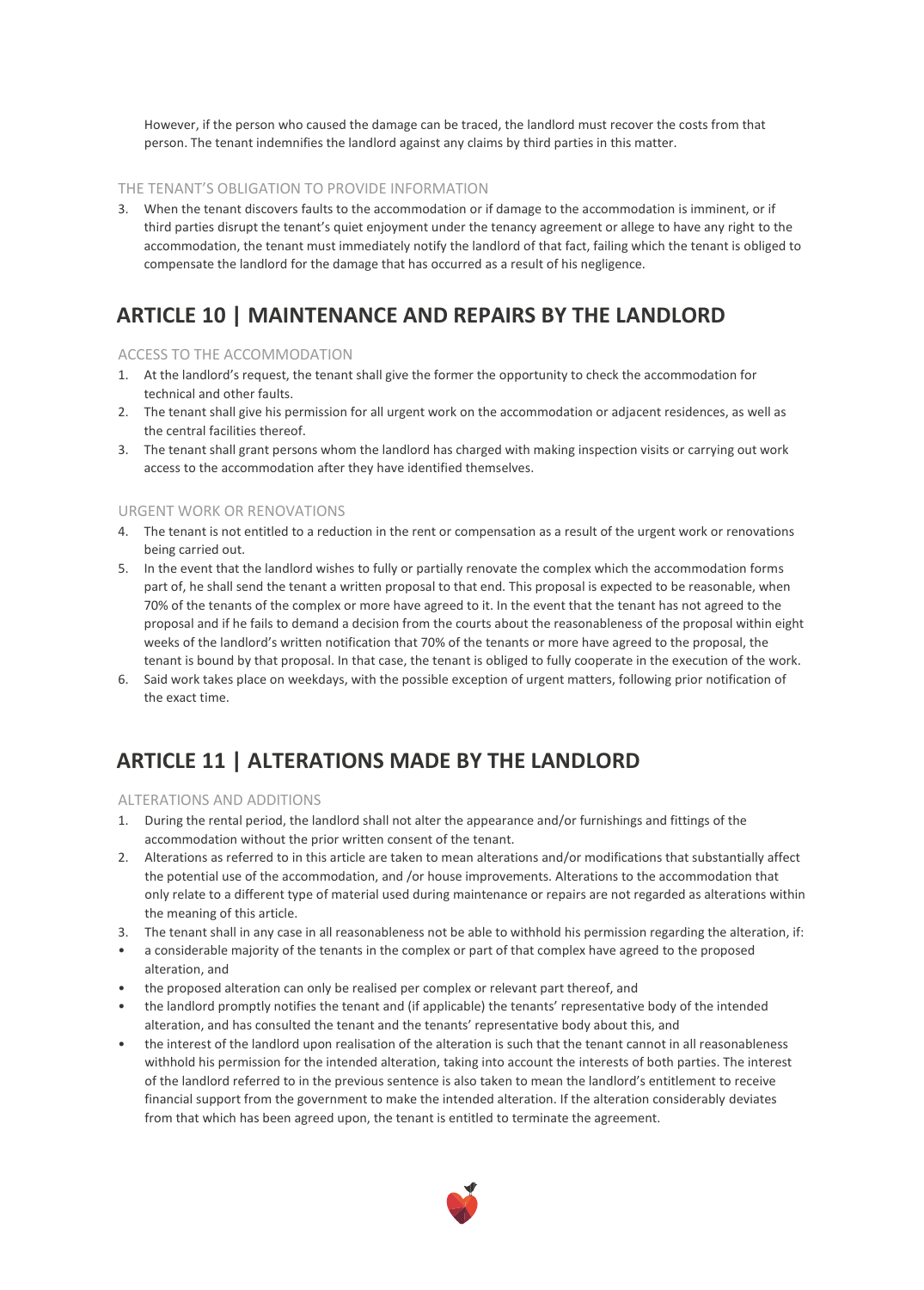#### RENT INCREASES

4. The tenant also agrees to any rent increase as a result of the alteration, insofar as that rent increase is reasonable and in line with the appropriate statutory provisions applicable. The rent increase shall take effect on the first day of the month following the month during which the alteration was made. In the event that the aforementioned leads to an increase of the rent within three months of the agreement being concluded, the tenant is entitled to terminate the tenancy agreement.

### **ARTICLE 12 | TENANT'S SELF-ACTIVATION**

#### LANDLORD'S CONSENT

- 1. The tenant must ask the landlord for his written consent for alterations to the accommodation.
- 2. The landlord shall only refuse the consent referred to in the previous paragraph insofar as it concerns alterations to the interior of the residence, if the intended alteration:
- harms the interests of the landlord, including the interests of house hunters and future tenants to be represented by the landlord;
- violates any statutory provisions, including any provision of an appropriately competent authority or institution; is wrongful vis-à-vis third parties;
- leads to a drop in value of the residence.
- 3. When no consent is granted, the landlord shall notify the tenant of his decision in writing, stating the reasons.
- 4. The landlord can attach conditions to any consent to be granted with regard to the construction and materials to be applied, the method of execution, maintenance, insurance, taxes and charges, liabilities, delivery upon termination of the tenancy agreement, etc.

REMOVAL OF ALTERATIONS

.

5. Upon termination of the tenancy agreement, the tenant is obliged to remove any alterations he has made with the consent of the landlord, unless the landlord explicitly excludes that removal when granting his consent. Alterations made without consent, shall be removed by the tenant on the landlord's demand.

#### PERSONAL EXPENSE AND RISK

- 6. Any alterations to the accommodation are at the tenant's full personal expense and risk. Obligation to maintain and repair.
- 7. The tenant is obliged to maintain and repair any alterations he has made, unless otherwise agreed upon by the parties.

### **ARTICLE 13 | TERMINATION OF THE AGREEMENT**

#### TERMINATION BY THE TENANT

- 1. The tenant may terminate the tenancy agreement by means of a notice of termination, subject to a notice period of thirty days. Notice of termination must be given by registered letter or bailiff's notification, or an ordinary letter to be confirmed by the landlord in writing within fourteen days of receipt.
- 2. The landlord may terminate the tenancy agreement from the first of the month, by registered letter or bailiff's notification. That notification shall contain the reasons for terminating the agreement. The notice period to be observed by the landlord is three months, which term shall be extended by a month for each year the agreement has run, subject to a maximum of six months.

#### TERMINATION BY THE LANDLORD

3. The landlord can give notice of termination when for instance the tenant fails to comply with a written request from the landlord - which he can make on an annual basis - to submit a copy of proof of registration at an institution, university or college referred to in article 1.2 regarding the current academic year within a period of three months.

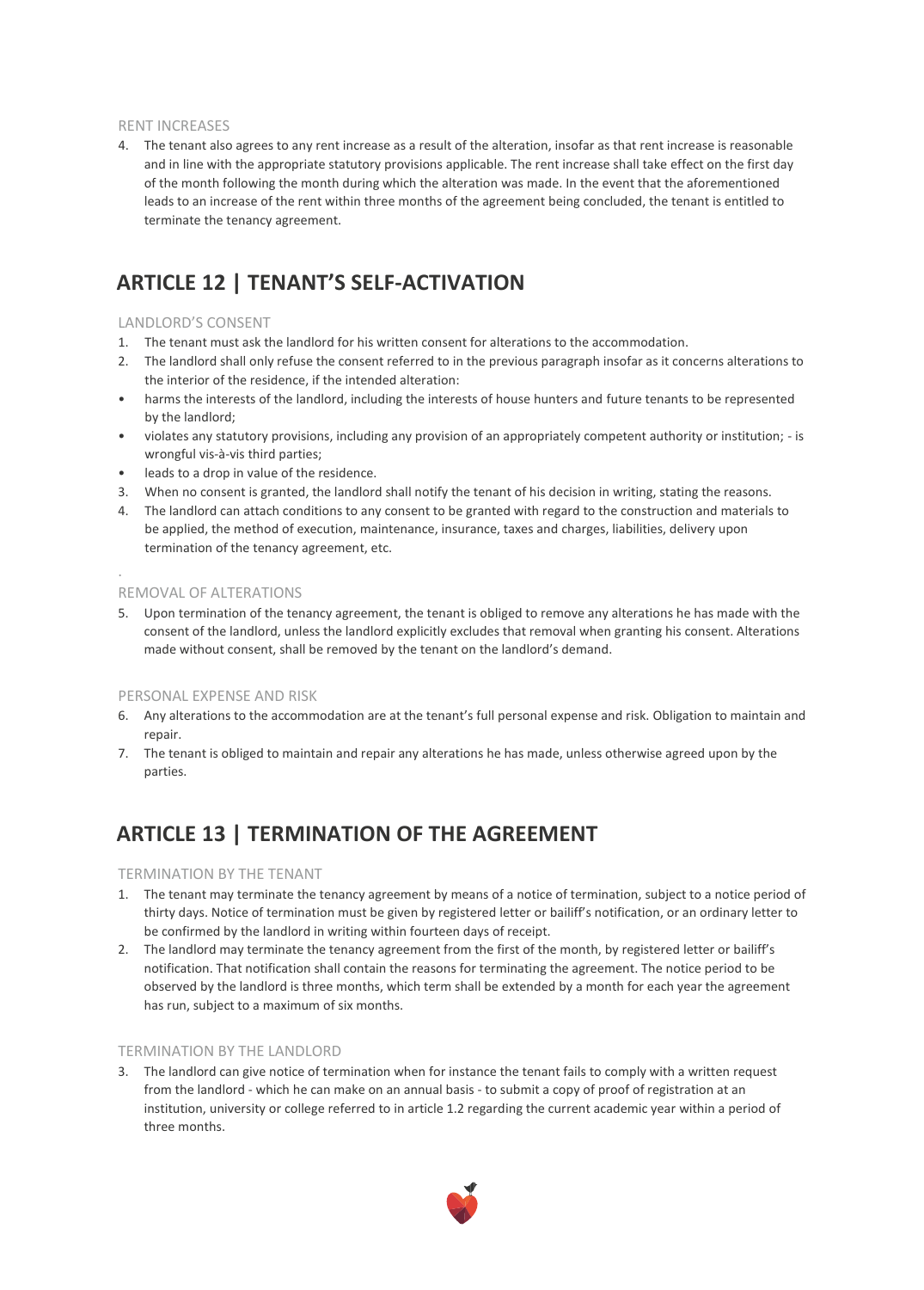- 4. The landlord shall not terminate the tenancy agreement by notice of termination, unless the tenant declares to agree to the termination in writing within six weeks, or if the court has set the date on which the agreement shall end on the landlord's demand.
- 5. The tenant and landlord can terminate the agreement with mutual consent at all times at a date to be determined by them.

## **ARTICLE 14 | DELIVERY**

#### GOOD CONDITION

- 1. At the end of the tenancy agreement, the tenant shall deliver the accommodation to the landlord in a good condition and fully vacated.
- 2. The accommodation is deemed to be in a good condition when the accommodation is delivered to the landlord at the end of the tenancy agreement and if it becomes evident that:
- the tenant has fulfilled his obligations regarding repairs and maintenance referred to in article 8;
- the tenant has observed the delivery standards listed in the appendix to these tenancy terms and conditions
- the tenant has repaired all damage to the accommodation for which he is liable by virtue of article 9;
- alterations as referred to in article 12 have been removed, if and insofar as the landlord has demanded removal with due observance of the provisions in paragraph 5 of that article.
- the alterations made by the tenant and which need not be removed are in a good state of repair.

#### HANDING IN OF KEYS

3. The tenant shall hand in the keys to the landlord on the day on which the former vacates the accommodation. When the landlord fails to receive the keys in time, the landlord shall be entitled to gain access to the accommodation at the expense of the tenant, and the tenant is obliged to compensate all losses suffered by the landlord which are the result of the attributable shortcoming of the tenant, which at least includes compensation that is equal to the rent and the other payment obligations missed out on by the landlord.

#### OBJECTS LEFT BEHIND

4. If at the end of the tenancy agreement, the tenant leaves any objects behind in the accommodation, the tenant is expected to have conceded ownership of those objects and the landlord is entitled to make use of those objects as if they were his, without the landlord being accountable for that to the tenant and without the landlord being obliged to retain them. The landlord is entitled to remove all of these objects at the expense of the tenant. The landlord is not liable for any damage to or loss of these objects.

### **ARTICLE 15 | INSPECTION**

- 1. Before the end of the tenancy agreement, the tenant and landlord shall inspect the accommodation together and prepare a report stating which repair work is required - at the expense of the tenant - in order to restore the good condition of the accommodation. The landlord provides the tenant with a statement of the estimated repair costs.
- 2. Both the tenant and the landlord receive a copy of the inspection report which has been signed by both parties.
- 3. The landlord shall enable the tenant to carry out such work listed in the inspection report within a reasonable term set by the landlord.
- 4. In the event that the tenant fails to return the accommodation to a good condition within the set term yet no later than the delivery referred to in article 14, paragraph 3, he is in default by operation of law, and the landlord is entitled to carry out the repair work outlined in the inspection report without any notice of default being required, and to charge the tenant for the relevant costs, without prejudice to the landlord's right to compensation for the losses arising from not being able to make use of the accommodation in time. These losses are deemed to be equal to at least the most recent monthly rent for each month or part thereof that the landlord can not make free use of the accommodation.

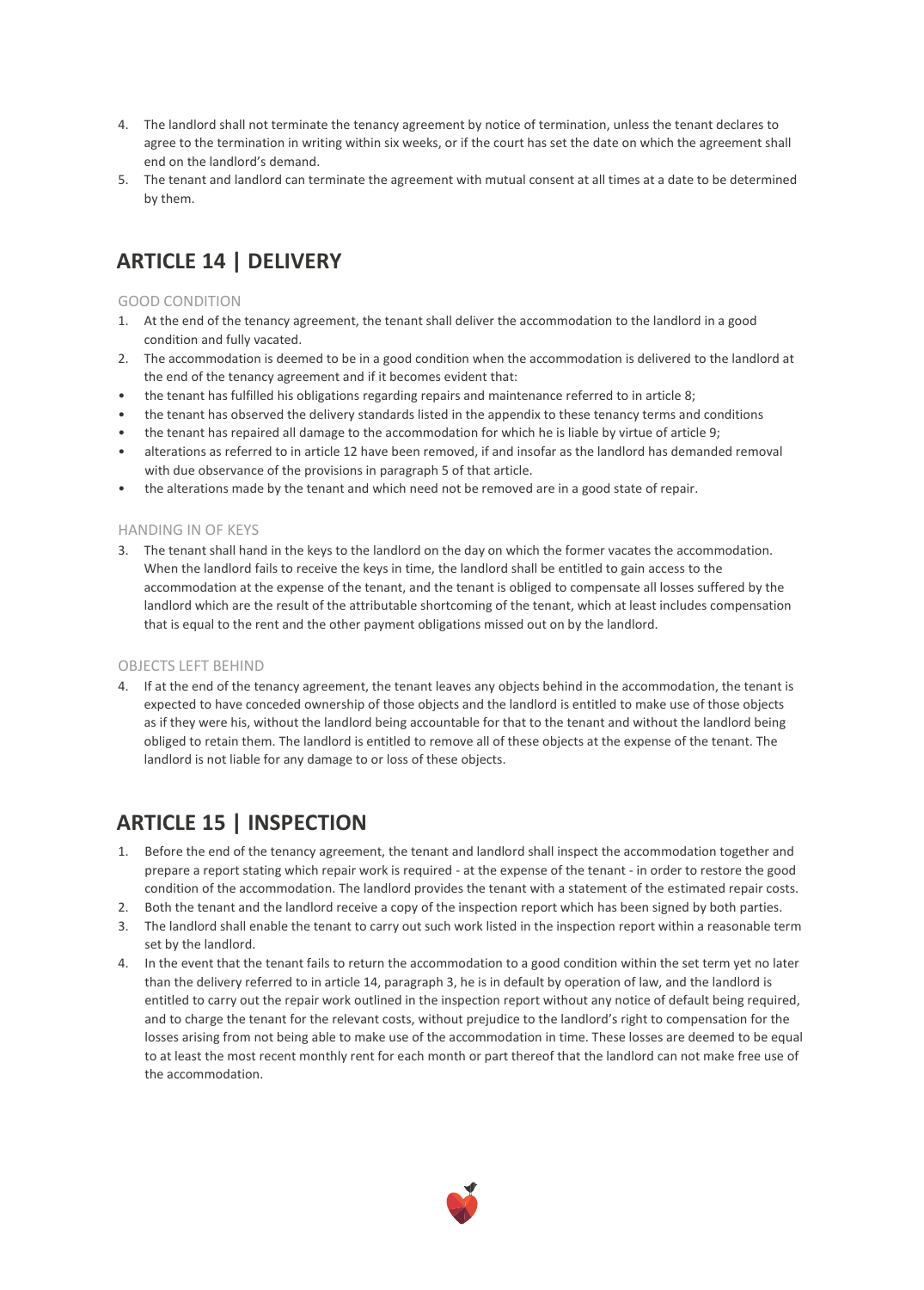### **ARTICLE 16 | BREACH OF CONTRACT BY THE TENANT AND LANDLORD**

#### EXTRAJUDICIAL COSTS

- 1. If either party fails to fulfil any of its obligations arising from the law and/or the tenancy agreement, and if the other party is forced to take judicial and/or extrajudicial measures as a result of that, all costs arising from that shall be at the expense of the party that is in breach of contract.
- 2. The extrajudicial collection costs to be paid by one party to the other by virtue of this article are payable when one party refers its claim against the other. These costs amount to at least 15% of the referred claim, subject to a minimum of € 25.00 plus the prevailing VAT percentage.

# **ARTICLE 17 | PARTICIPATION AND CONSULTATION**

#### TENANTS' REPRESENTATIVE BODY

- 1. The landlord shall enable the tenant to express his views on policy and management matters that are of major interest to the tenant, which matters have been laid down in the prevailing participation agreement with tenants' representative bodies.
- 2. The landlord shall submit any plans relating to major repairs, home improvements or changes to additional supplies and services to the tenant as soon and as completely as possible, and work them out in mutual consultation.

### **ARTICLE 18 | OTHER PROVISIONS**

1. Any part of the agreement or these general tenancy terms and conditions being voidable shall be without prejudice to the validity of the other articles. In that case, the avoided or null and void part shall, as agreed, be replaced by that which legally most closely reflects that which the parties would have agreed upon if they had known of the nullity or voidability.

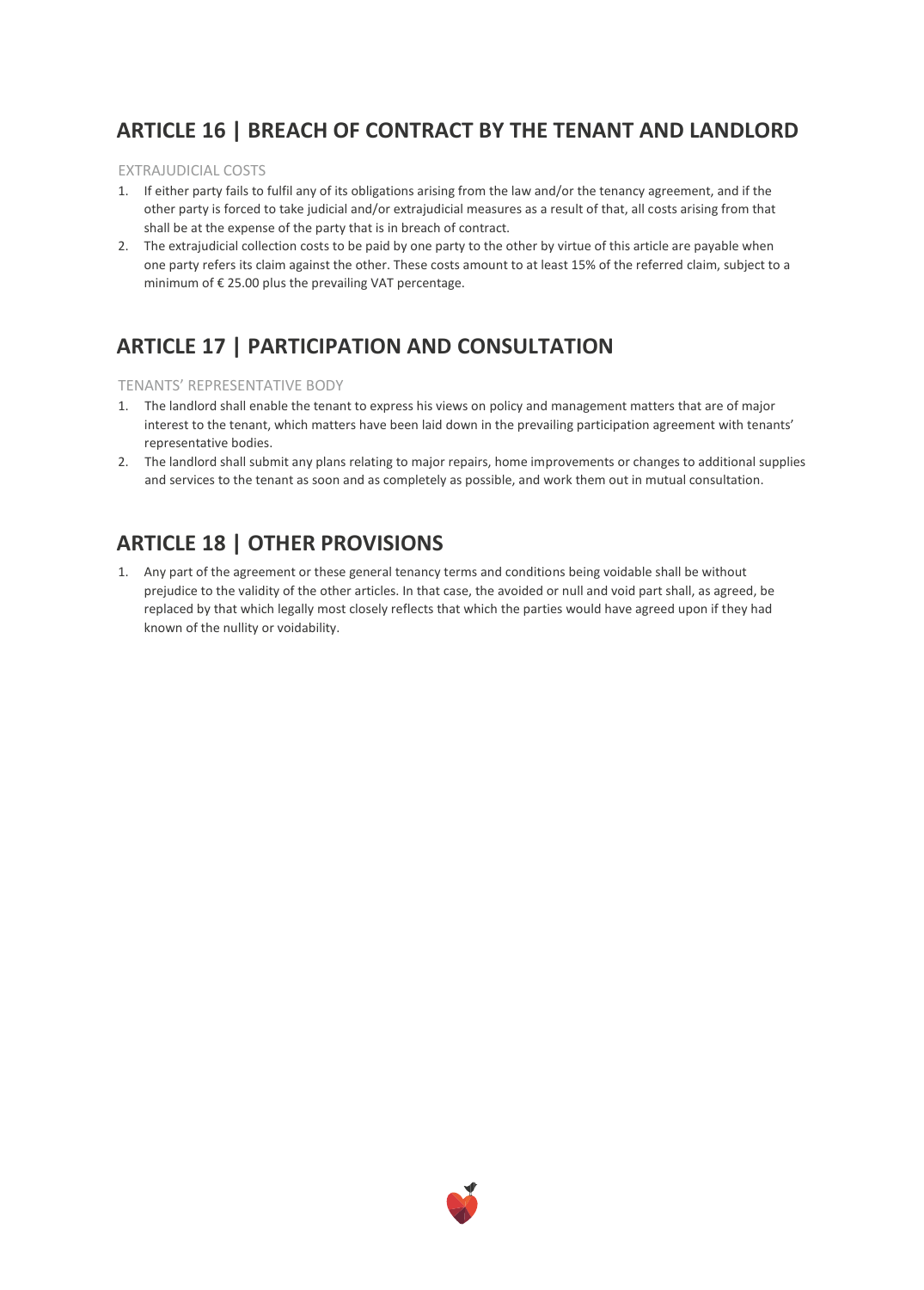#### THE REQUIREMENTS WHICH A RESIDENCE MUST COMPLY WITH UPON VACATION

When vacating a residence, it is wise to know about Acasa's expectations of the state of delivery of the residence. The basic principle upon vacating is that the parties respect the obligations arising from the tenancy agreement. Our members of staff shall take note of the following, among other things:

- The walls must be returned to their original condition (i.e. prepared for wallpapering).
- The keys to cabinets and internal doors must be in the locks; locks, escutcheons and door handles that have become stuck due to paint, deviant and non-matching door handles are not accepted.
- Every door and every window frame must be clean, level, smooth and painted in a single colour; i.e. no stickers,
- self-adhesive plastic, cladding and damage. Wood-pattern doors, whether painted or covered, are not accepted. The window panes in the fan lights and doors must be clean and free of paint.
- The window frames should not have been affected by drilling or sawing and nothing can be fitted to the window frames.
- Doors that were removed during occupation must be replaced.
- Doors cannot be painted over on the corridor side.
- The room numbers must be correct and visible at all times.
- All carpets must be removed from all rooms, corridors and stairs (i.e. the substrate has been prepared for carpeting).
- Sheds, fences, gates and other structures or buildings in the grounds must be removed, including their foundations.
- Electrical switches and power points for cable TV and telephone connections must be complete and securely fitted and free of paint or distemper.
- Poor interior paintwork must be corrected; runs in interior paintwork are not accepted.
- Stickers on tiles, walls, doors and windows must be removed.
- The filling hose, radiator key, filling key and manual of the central heating system must be left in the residence.
- All rubbish and dirt must be removed.
- Wall-mounted gas heaters must be removed; holes in facades and walls or roof must be repaired professionally.
- Gas pipes must be fitted with approved taps and/or plugs.
- The residence must be swept clean, the sanitary fittings, kitchen and shower must be clean and the sanitary fittings must be damage-free.
- Paving must at least consist of the standard amount of paving stones, which must be laid in such a way that it is possible to achieve a general pace from the residence in a normal way.
- The kitchen unit, kitchen cabinets and kitchen worktop should not be dented, scratched or painted.
- The garden should be well kept.
- Plants and trees that cause damage to the accommodation or impair the enjoyment of the property by third parties are not accepted. This may include ivy, tree branches that hang over the plot's boundaries or damage the accommodation.
- Fences and hedges on the boundary partition which have been erected or planted together with the neighbours mustbe in a good state of repair / well kept.

#### TRANSFER OF OBJECTS

In certain cases, objects can be transferred to the new tenant. This is the responsibility of the former tenant. The transfer must be recorded in writing by the former and new tenant at all times. The appropriate form must be held by Acasa when the final inspection is made. Objects that violate any statutory provision or the Acasa regulations cannot be transferred. Acasa accepts no liability for transferred objects. Objects that are damaged or dirty cannot be transferred.

#### DAMAGE OBSERVED UPON PRACTICAL DELIVERY

If, based on the delivery standards, any particulars are observed upon practical delivery, the resident has until the final delivery to deal with those particulars. If the particulars have not been dealt with upon final delivery, or if new faults are observed, they shall be dealt with by Acasa. The corresponding costs shall be set off against the final bill.